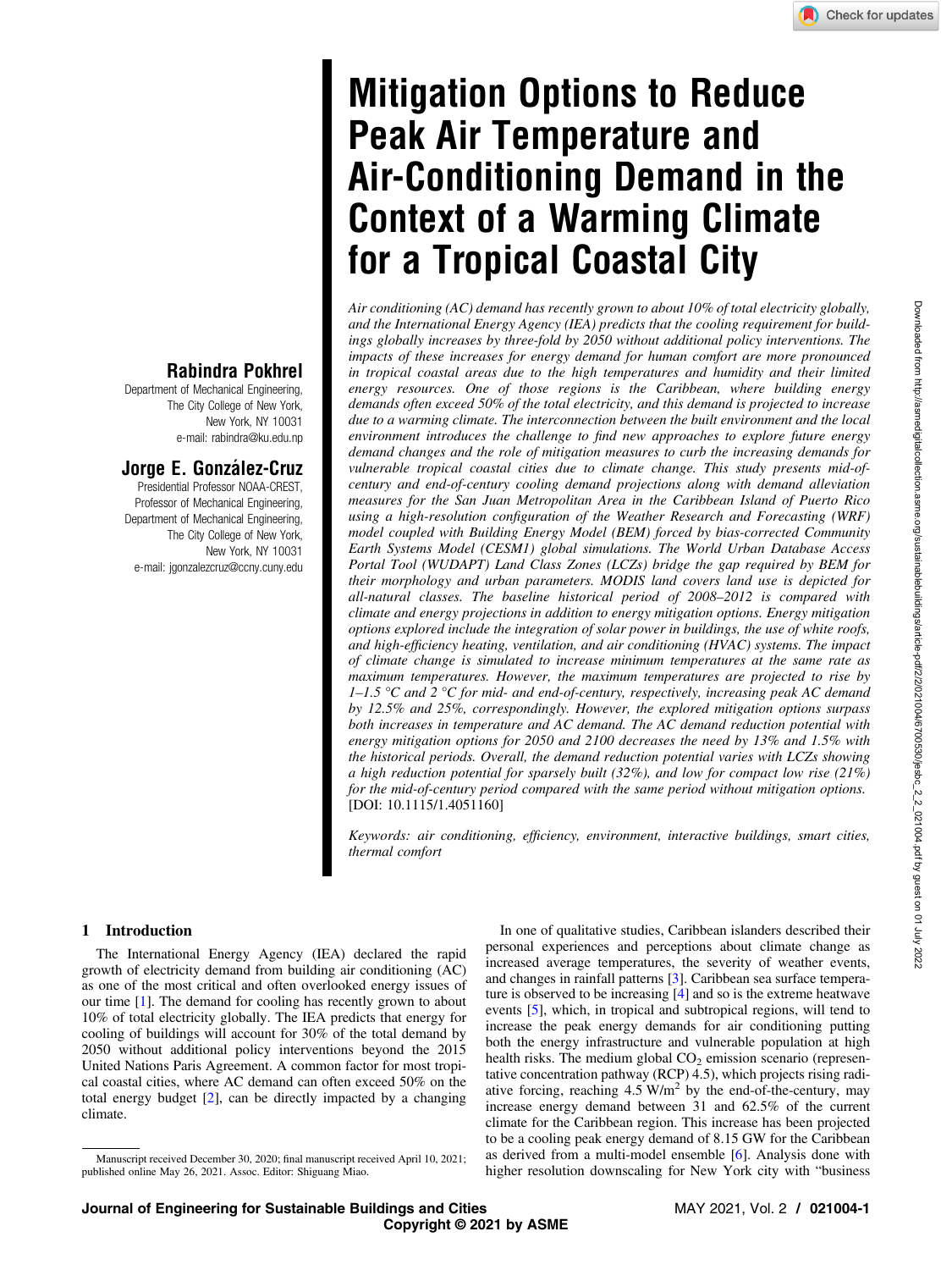as usual" (RCP 8.5) scenario predicts a significantly higher maximum total peak cooling demand of 3.65 GW by the end-of-century, an increase of 27.3% over the historical period of 2006–2010 [\[7](#page-8-0)]. Results on suburban Melbourne, Australia, located in a temperate/oceanic climatic region in which more energy currently are used to heat buildings rather than cooling, are simulated to decrease the gas demand (mainly used for heating) by 22% and increase in peak electricity demand (mainly used for cooling) by 84.5% by the end-of-century. The study considers tripling the number of AC ownerships by the end-of-21st-century [[8](#page-8-0)]. Some of these studies concern particular states or regions, and the impacts estimated depend crucially on local conditions. A common question for planners, utility operators, and energy service providers is the projection of additional generation capacity required to meet the future energy demands.

Consequently, policies and programs addressing mitigation are rapidly growing in Latin America and the Caribbean [[9](#page-8-0),[10\]](#page-8-0). The United Nations Environmental Program (UNEP), through its Economic Commission for Latin America and the Caribbean studies (ECLAC), has demonstrated that renewable energy sources would play an essential role in these regions contributing to improving the inhabitant's quality of life. UNEP and the World Bank have several projects dealing with mitigating climate change (by reducing energy consumptions) in regional areas, where the reduction of total electricity demand by 31% can be achieved by only improving the efficiency of appliances and heating, ventilation, and air conditioning (HVAC) equipment, and utilizing renewable energy resources like solar and wind [\[9\]](#page-8-0). There has also been a great deal of work on efficient building design to reduce energy loads, and the applications would differ based on specific geographic locations or the building sector [[11\]](#page-8-0). High annual energy savings in building levels can be achieved by passive design [\[12](#page-8-0)], better thermal insulation [[13\]](#page-8-0), improved ventilation [\[14\]](#page-8-0), improved efficiency of equipment and technology [\[2\]](#page-8-0), increasing indoor cooling set-points [[15\]](#page-8-0), use of white or green roofs [[16\]](#page-8-0) among others. Aggressive policies aimed at upgrading only heating/ cooling systems and appliances could result in decreased electricity use as low by 28%, potentially avoiding the installation of new generation capacity [[17\]](#page-8-0).

The integration of energy technologies should consider supporting the shift to sustainable generation for urban and optimum energy planning [[11\]](#page-8-0). A recent study highlights that the built environment of the future would transform buildings into resource assets-fully self-aware, adaptive, and a two-way communication with the electric grid (to optimize operating cost) that add market value to the assets  $[18]$  $[18]$ . In addition to this, the stricter de-carbonization regulation would open doors to innovative designs and renewable energy integration in all building sectors. The free space available on rooftops can be used with full potential for energy services to achieve the de-carbonization goals and increase the building value. For city-scale deployment, different types of roof applications (cool roof, green roof, and photovoltaic (PV) roof) on buildings have shown to reduce air temperatures and energy consumptions [19–24]. One such means is rooftop PV installations, which shows to decrease the temperature and urban heat island (UHI) effects [[19,25](#page-8-0)] especially reducing day time UHI and peak energy demands [\[26](#page-8-0)]. It shows that a higher albedo of a tilted PV shaded roof can act as a radiant barrier that reflects thermal radiation from the roof surface [[27\]](#page-8-0). Radiant barriers have widely used to reduce radiant heat transfer from the roof to building which recently has been promoted by US DOE and Florida Solar Energy Center (FSEC).

In this work, we evaluate mitigation options (a combination of cool roof, titled PV, and efficient HVAC systems) based on the recommendations for reducing peak demands (with a reduction potential of 33%) from earlier studies by Pokhrel et al. [[26,28](#page-8-0)] for San Juan Metropolitan Area (SJMA) of Puerto Rico. This study may also support public energy policy such as the Puerto Rico Integrated Energy Resource Plan (IRP) which aims to increase energy efficiency in the island by 25% by 2030, and

the integration of renewable energy resources by 100% by 2050 [[29](#page-8-0)].

The evaluation of energy demands at larger urban scales has either focused on the use of statistical [[30,31\]](#page-8-0) or process-based models [[32,33](#page-8-0)]. The absence of interaction between weather and building is one of the limitations of these approaches and could amplify in the context of changing climate. An approach to resolve this limitation is by coupling weather prediction to Building Energy Models (BEMs) [\[7,34,35](#page-8-0)]. However, the computation cost and lack of urban morphology and its corresponding parameters have limited the studies to a few events or in cases to short periods (<1 season). Here, we present the impacts of climate change and energy mitigation measures on 2-m air temperature and cooling energy demand reduction potential for the dense population region of SJMA for an extreme emission scenario for a multi-year period. The impact of climate change is compared with historic periods (2008–2012) for late rainfall seasons (LRSs) (August to November) of the San Juan Metropolitan region of Puerto Rico for both mid (2048–2052) and end centuries (2092–2096). Similar work has been reported for New York City (NYC) where peak air conditioning demand is expected to rise by 27% by end-of-century periods under the RCP 8.5 scenario [[7](#page-8-0)]. However, the impacts of different energy mitigation measures to combat extreme heat and peak air conditioning demand become as important as the impacts of climate change alone. Also, cities around the world are exploring cool roofs, solar PV, and energy efficiency measures to reduce the carbon footprints as well as improve grid resiliency. Besides, understanding of potential energy demand reduction measures, which can serve as indispensable information for the end-users, the projection of energy demand can also help to delineate areas (or regions) where high reduction potential can occur and could serve as a guide for future recommendations and policies. Recommendations for a combination of building-integrated energy mitigation measures such as cool roof, higher coefficient of performance (COP) HVAC systems, and titled solar PV are based on past works done by Pokhrel et al.  $2020$   $[26,28]$  $[26,28]$  $[26,28]$  where each individual option was assessed. Here, we assess the combination of all energy mitigation options under long-term climate projections.

# 2 Methods

2.[1](#page-2-0) Simulation Setup. The flowchart shown in Fig. 1 describes this study's overall methodology. We use a highresolution configuration of the Weather Research and Forecast (WRF) model  $[36]$  $[36]$  coupled with a modified multi-layer urban canopy and BEM parametrization as a tool to study changes in building cooling demand under climate change conditions. The bias-corrected runs of the Community Earth Systems Model version 1 (CESM1) [\[37](#page-8-0)] datasets are used as initial and boundary conditions. The regional-scale biases due to having coarse spatial resolution and limited representation of some physical processes are corrected in CESM1 with the bias correction method developed by Skamarock et al. [[36\]](#page-8-0). Their work adjusts CESM outputs by combining a 25-year (1981–2005) mean annual cycle from ERA-Interim reanalysis and a 6-hourly perturbation period representing the climate signal. The bias correction removes the mean annual bias while retaining the day-to-day climate variability from CESM as follows:

 $CESM_{BC} = ERAI(mean) + CESM'$ 

Regional modeling forced with bias-corrected CESM was shown to improve results for the North Atlantic and the North America [[38\]](#page-8-0). Specifically, temperature over the Caribbean region showed a decreased cold bias when all boundary condition variables were corrected with reanalysis data. Sea surface temperature from biascorrected CESM is updated daily.

Since this study concerns peak energy demand for a tropical coastal city, urban morphology (land cover land use (LCLU)) and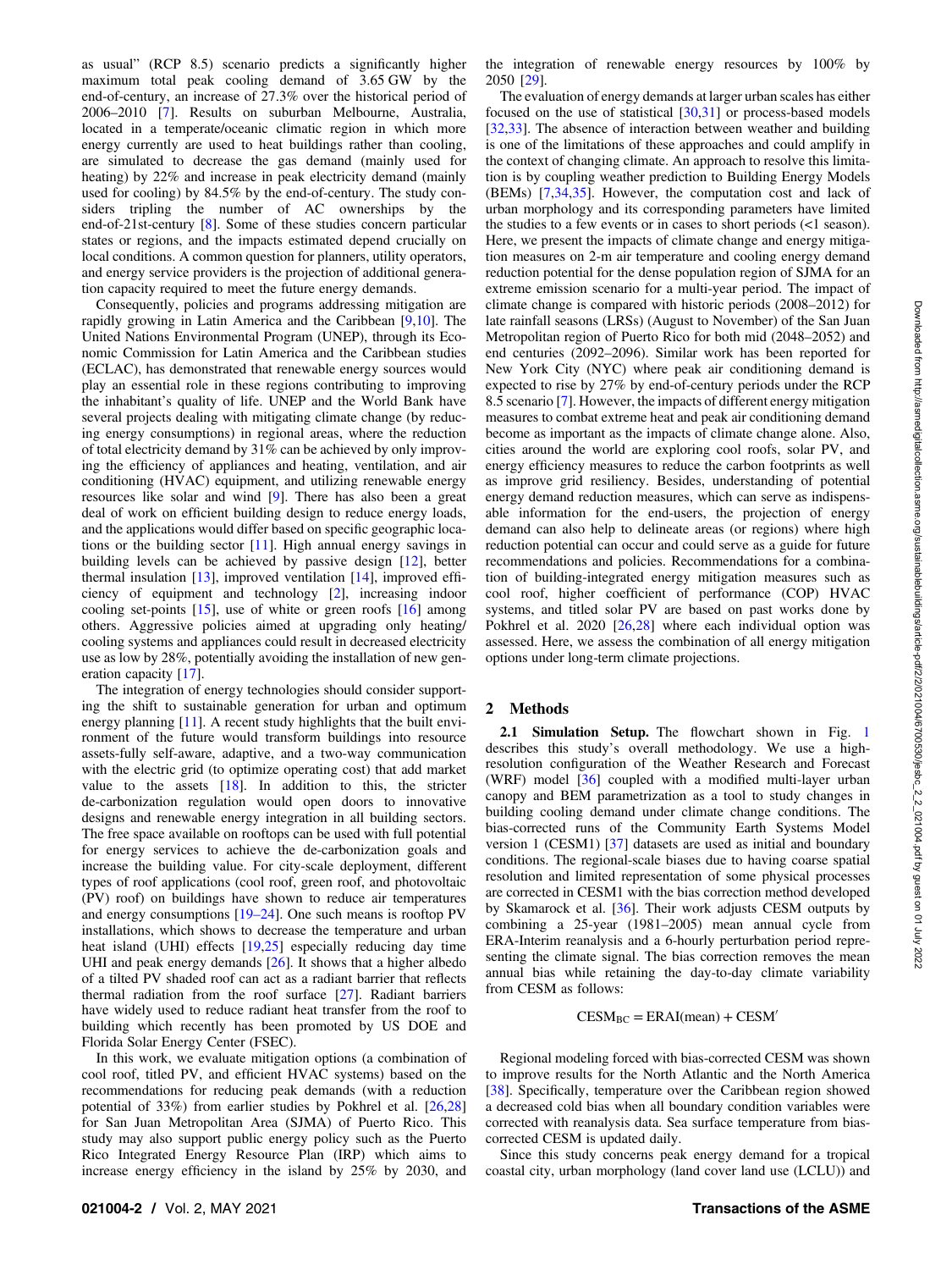<span id="page-2-0"></span>

Fig. 1 The overall methodology adopted in this study

urban parameters (provided by a look-up table) become an essential component in urban canopy models like building effect parameterization (BEP) and BEM, which provides momentum and energy exchange with the atmosphere. For major US cities, National Urban Database and Access Portal Tool (NUDAPT) [[39\]](#page-8-0) is typically used for defining urban morphology and its corresponding parameters in urban physics parameterization. Limitations of NUDAPT classification for Puerto Rico led us to use World Urban Database Access Portal Tool (WUDAPT) Land Class Zones (LCZs) [\[40](#page-8-0)]. For this work, we use the WUDAPT LCZs for the SJMA of Puerto Rico, which has been validated with LANDSAT 8 imagery for surface albedo by an earlier study [\[26](#page-8-0)].

The smallest domain of urbanized WRF was set up to run at a finer spatial resolution of 1 km over the eastern region of SJMA. Two nested domains of 5 km and 25 km resolution parent domain consist of a larger area to capture synoptic conditions consisting of countries of Mesoamerican and the Caribbean region and the surrounding ocean. For planetary boundary level 50 vertical levels 35 of which are below 2 km height are used in the atmospheric component with a time-step of 45 s for the coarsest domain, and each nested domain has three-time-steps per parent domain calculation.

The model parameterization used follows the past work done [[7](#page-8-0),[26\]](#page-8-0) and is tabulated in Table 1.

2.2 Numerical Experiments. Peak 2-m-air temperature and energy demands for Puerto Rico occur during the LRS covering August to November. During LRS, both extreme temperature events and peak energy demands exist for the entire island [[49\]](#page-8-0). In this study, simulations are evaluated only for five LRSs, from 2008 to 2012 (considered as historic or current), from 2048 to 2052 (considered as mid-century), and from 2092 to 2096 (considered as

Table 1 Model physics parameterizations used in WRF simulations

| Model physics                            | Parameterization                 |  |  |  |
|------------------------------------------|----------------------------------|--|--|--|
| Land surface model                       | NOAH LSM [41]                    |  |  |  |
| Cumulus                                  | Kain–Fritsch (off in D03) $[42]$ |  |  |  |
| Microphysics                             | WSM 6 [43]                       |  |  |  |
| Urban canopy                             | <b>BEP</b> [44]                  |  |  |  |
|                                          | <b>BEM [45]</b>                  |  |  |  |
| Shortwave radiation                      | Dudhia [46]                      |  |  |  |
| Longwave radiation                       | <b>RRTM</b> [47]                 |  |  |  |
| Planetary boundary<br>layer (PBL) scheme | Mellor-Yamada-Janjic (MYJ) [48]  |  |  |  |

end-of-century) to capture LRS variability of current, mid-century, and end-century period, respectively. We consider a worst-case projection based on RCPs [\[50](#page-8-0)] a "business as usual" (RCP 8.5) scenario, which projects rising radiative forcing, reaching  $8.5 \text{ W/m}^2$  by the end-of-the-century. The simulation covers two sets of experiments: normal conditions and mitigation alternatives. The normal condition represents normal roof conditions as in BEM, and mitigation alternatives covers building-integrated passive systems such as cool roof (albedo changed to 70% for each LCZ from its normal value in the urban parameterization look-up table; Table [3\)](#page-7-0), and active systems such as higher COP (for each LCZ is changed to 3.5 from 3, provided in Table [3\)](#page-7-0), and tilted solar PV in roofs (50% of roof area for mid-of-century and 100% of roof area for end-of-century) based on their reduction potential for the same region. The passive building-integrated mitigation options considered here have been previously studied [[26\]](#page-8-0). For a roof with tilted PV, the approach follows a recent study by Pokhrel et al. [[26\]](#page-8-0) where the building roof temperature of BEM has been adjusted using modifications based on the energy balance of roof including tilted PV. Table [2](#page-3-0) presents both building parameters and AC input parameters used in BEM for each LCZ. The input building parameters include details of building properties, whereas AC parameters include loads from people, equipment, and operational schedules. The key parameters with their corresponding values used in this work are gathered from different sources [\[26,28,39,](#page-8-0)51–53]. The impacts of individual mitigation measures are discussed in detail in previous work by Pokhrel et al. [\[26,28](#page-8-0)] for short-term periods; however for longer periods, the impact of individual mitigation measures would require expensive computation resources. For this reason, we adapted the combination of the mitigation measures: cool roof, efficient HVAC systems, and solar PV (tilted) to study its combined role for long-term projections. Besides the combined reduction potential, these mitigation measures are chosen based on the Puerto Rico Energy Bureau report (IRP, PREPA  $2019$ ), where Puerto Rico passed a public policy bill to increase efficiency measures by 40% and installed renewable generation to 100% by 2050. All numerical experiments assessed were based on static land surface morphology similar to the reference period of 2008–2012, which consists of WUDAPT LCZs for urban classes and MODIS LCLU for natural classes. WRF region of interest with a two-way nesting domain is plotting in Fig. [2](#page-3-0) with a coarser domain at 25 km and a finer domain at 1 km resolution where the LCZs for urban classes and MODIS LCLU are shown in Fig. [2](#page-3-0) for the finer domain of 1 km.

1 <https://www.edf.org/media/puerto-ricos-irp>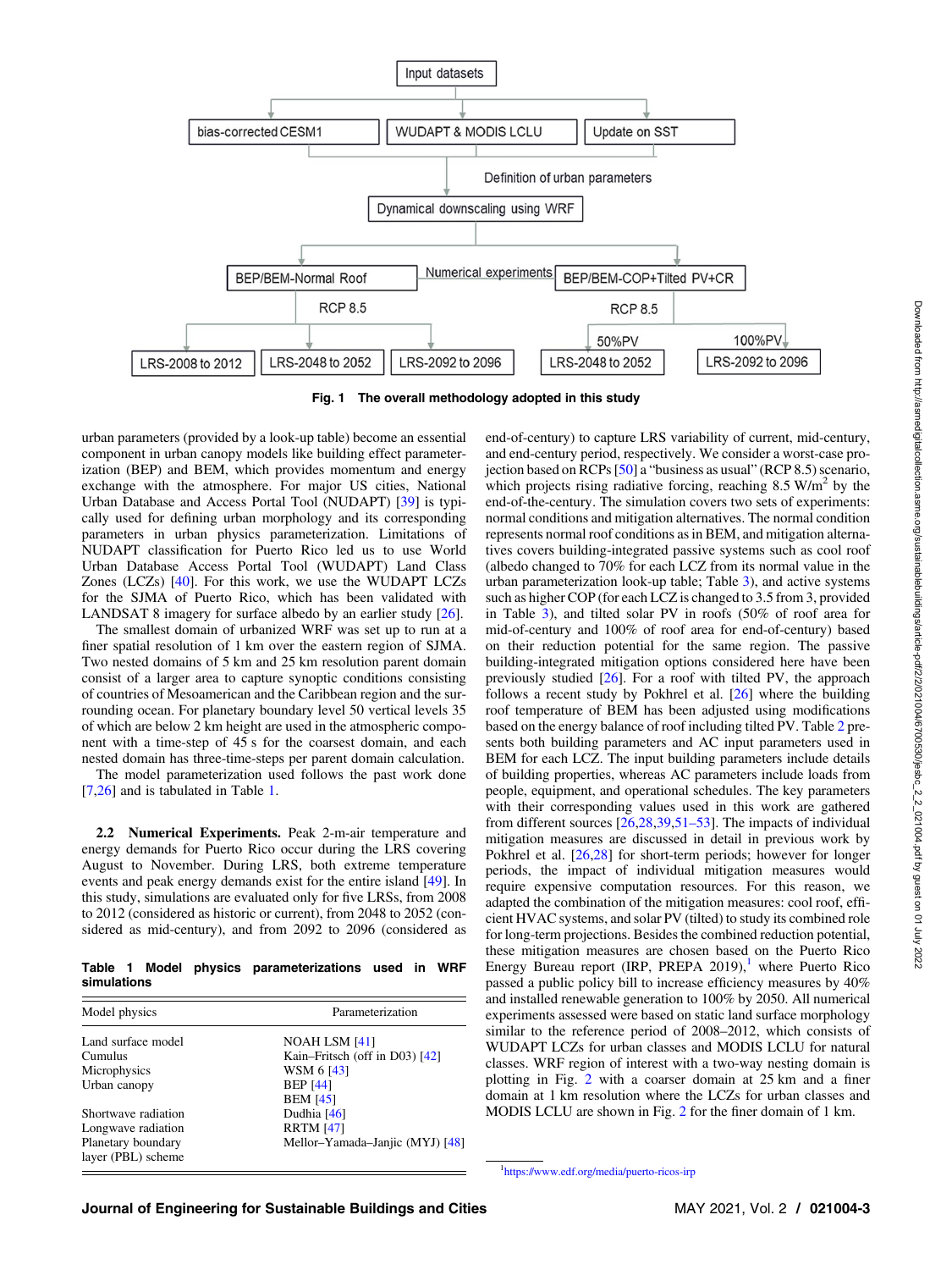Table 2 Daily electricity air conditioning demand (observed and simulated) for SJMA in GW-h for late rainfall seasons

<span id="page-3-0"></span>

| Periods/LCZ      | Compact high<br>rise | Compact mid<br>rise | Compact low<br>rise | Open<br>low rise | Sparsely<br>built | Total  | $%$ change |
|------------------|----------------------|---------------------|---------------------|------------------|-------------------|--------|------------|
| 2010 (observed)  |                      |                     |                     |                  |                   | 8.960  |            |
| 2010             | 1.393                | 0.450               | 7.850               | 0.624            | 0.500             | 10.815 | N/A        |
| 2050             | 1.530                | 0.501               | 8.824               | 0.717            | 0.574             | 12.145 | 12.298     |
| $2050 +$ options | 1.234                | 0.400               | 6.798               | 0.541            | 0.433             | 9.405  | $-13.042$  |
| 2100             | 1.681                | 0.556               | 9.907               | 0.819            | 0.655             | 13.617 | 25.906     |
| $2100 +$ options | 1.361                | 0.446               | 7.717               | 0.627            | 0.501             | 10.652 | $-1.520$   |



Fig. 2 (a) WRF simulation domain and (b) WUDAPT + MODIS derived land use index inside D03 with elevation contours. MODIS LCLU of 2, evergreen broadleaf forest; 8, woody savannas; 9, savannas; 10, grasslands; 12, croplands; 17, water and WUDAPT LCZs; 31, compact high rise; 32, compact mid rise; 33, compact low rise; 34, open high rise; 36, open low rise; 38, large low rise; and 39, sparsely built. The black dot inside the circle in (b) represents the location of SJIA.



Fig. 3 Kernel density estimates of (a) daily maximum temperature, (b) relative humidity, and (c) wind for historical simulation period (2008–2012) for every LRS for observations and WRF simulation

### 3 Results

3.1 Model Evaluation. Historical period simulations are evaluated against the San Juan International Airport (SJIA) station for daily maximum temperature, relative humidity, and wind speed (Fig. 3). Simulated results compared against Kernel density estimates (KDEs), an approximation of a dataset's distribution. The airport station reported a mean daily maximum of 27.6 °C with a standard deviation of 3.59 °C. WRF simulations result, interpolated using nearest neighbor, showed a mean daily maximum of 26.9 °C (2.5% error) with 3.84 °C standard deviation (7% error). These results are consistent with Ortiz et al. [\[7\]](#page-8-0) for New York city, which found less than 1% and 10% error on the mean of daily maximum temperatures and standard deviation, respectively. Relative humidity, in general, is underestimated in the WRF simulation for values less than 40% and higher than 80%. The bimodal nature of the relative humidity is observed in the weather station at 73 and 82%. The bimodal nature is also captured in WRF simulation at 57 and 73%. Wind speed for both observation and simulation has a mean of 4.8 m/s; however, the maximum wind speed is underestimated by the simulation for values higher than 8 m/s by 1– 1.5 m/s. The simulated maximum wind speed of 15 m/s compares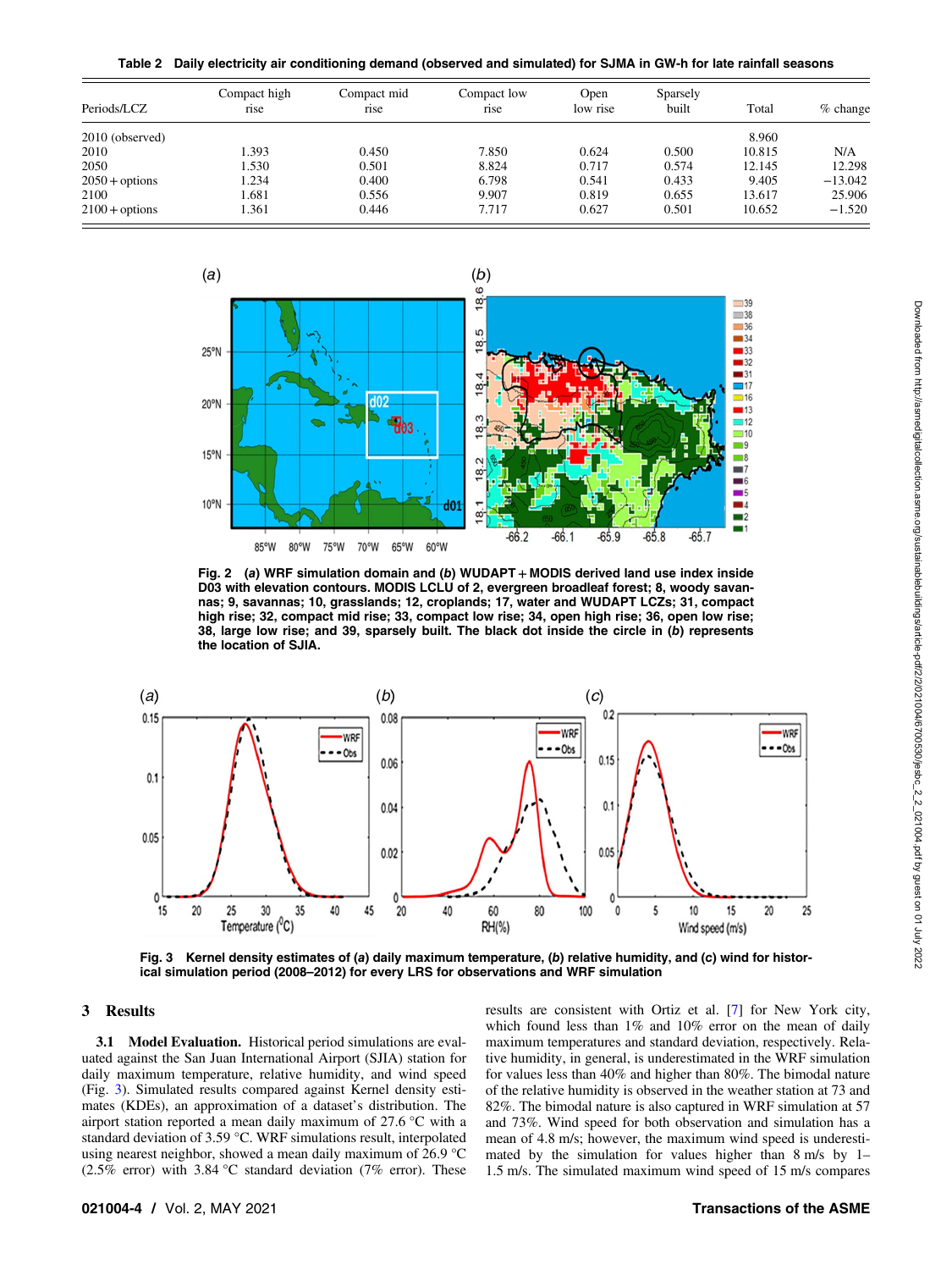

<span id="page-4-0"></span>

Fig. 4 Mean of peak temperature anomalies [T<sub>max(2050)</sub>–T<sub>max(2010)</sub>] for mid-of-century (2050) and end-of-century [T<sub>max(2100)</sub>−T<sub>max(2010</sub>)] (2100) without mitigation options and with mitigation options (2050+mitigation options-2010)

with 23 m/s with observation. Overall, we consider this validation of the simulated environmental variables reasonable acceptable for the purpose of this study.

or decrease over the historical period of 2008–2012 over the midand end-of-century (Fig. 4). The anomalies for 2050 and 2100 show an increase of peak temperature by  $1-1.5$  °C and  $2.5$  °C, respectively, for the delineated San Juan Metropolitan region. The increase in temperature is uniform for the urban region as well as for natural land cover. The mitigation options adopted here reflect maximum changes in the urban area representing cooling effects,

3.2 Spatial Temperature and Cooling Load Projections. Peak temperature projections are presented as anomalies increase



Fig. 5 Peak AC peak demand anomalies for mid-of-century (2050–2010) and end-of-century (2100–2010) without mitigation options and with mitigation options (2050+mitigation options-2010 and 2100+mitigation options-2010) as shown in left panel. The right panel shows minimum AC demand anomalies accordingly.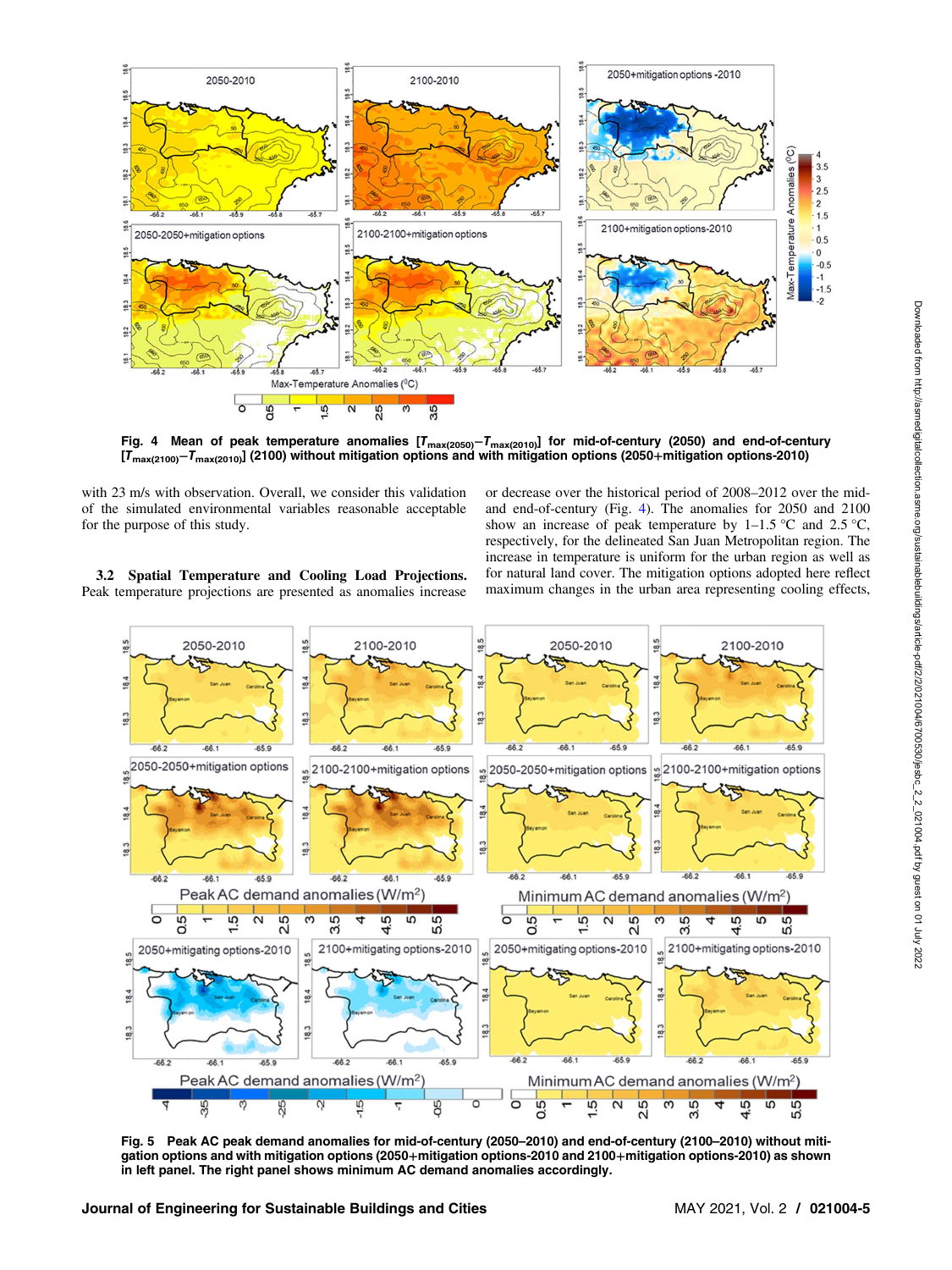

Fig. 6 Probability density function (PDF) of (a) mean daily maximum temperature and (b) mean peak AC demand for densely packed region of SJMA

whereas the non-urban locations show a similar increase as of 2050 and 2100. The cooling effects are lower than −0.5 °C for 2100 and as high as −2 °C for 2050 in SJMA. The reduction potential of maximum temperatures by 2050 is much higher than in 2100, as expected. The results presented help understand the impacts of mitigation options under the warming climate of 2050 and 2100. For 2050 and 2100, the mitigation options reduce the urban temperature by 2.5–3 °C as compared to without mitigation options for the same period. The results show that the reduction potential is much higher than the increase in both mid- and end-of-century temperatures. Climate change impacts simulated to increase minimum temperatures (not shown) at the same rate as maximum temperatures; however, the mitigation options proposed here have a small reduction potential as compared with peak temperatures.

The increase in maximum and minimum AC demands is presented as anomalies with respect to the historical period (Fig. [5\)](#page-4-0). The spatial distribution of the increase of peak AC demand per municipality is an essential metric for utilities as it is indispensable for the planning of generation and transmission resources. Besides, the mitigation options (a combination of cool roof, tilted PV, and higher COP HVAC equipment) highlight the regions where maximum demand reduction potential can be achieved. The peak AC demand increase for 2050 and 2100 is 1.5 W/m<sup>2</sup> and 3 W/m<sup>2</sup>, respectively, for San Juan municipality, which represents an increase of peak demand by 12.5% and 25%, respectively. The minimum anomalies simulated present an increase by the same amount, however, have a much higher reduction potential of 21% and 35% for 2050 and 2100, respectively. For the mid- and end-century reduction potential, mitigation options are much higher by  $3.5-4$  W/m<sup>2</sup>, surpassing the increase of  $1.5-3$  W/m<sup>2</sup> for the same period as shown by maximum anomalies (Fig. [5\)](#page-4-0). Mid-of-a-century and end-of-century mitigation options reduce the minimum AC demand by 1 W/m<sup>2</sup>. Urban cooling reflected in 2050 with combined mitigation options for peak AC demand anomalies of -3 W/m<sup>2</sup>; however, it reduces to  $-1.5$  W/m<sup>2</sup> for 2100. The mitigation options for minimum AC demand for 2050 and 2100 are not enough to meet the new increased AC demand for the same period. The mitigation options, however, show a cooling effect of reducing the peak AC demand by  $2 W/m^2$ for peak demand, whereas the minimum AC demand reduces by  $0.5-1$  W/m<sup>2</sup> as compared with the historical period.

3.3 Mean Maximum Temperature and Total AC Demand. In addition to the spatial distributions of temperatures and peak AC demands, the peak temperatures and peak AC demands projections for the entire metropolitan region are relevant indicators for

weather services and utility managers as they may serve for the planning of mitigation and generation and transmission resources for the future. Herein, we present probability density functions for three climate periods with and without mitigation options (a combination of cool roof, tilted PV, and higher COP HVAC equipment) (Fig. 6). Daily maximum temperatures (in °C) for the entire highdensity region in SJMA have mean values at 31.2, 32.2, and 33.2 °C for 2010, 2050, and 2100, whereas the mitigation options reduce them to 31.0 and 31.8 °C for 2050 and 2100, respectively. The mitigation measures reduce the maximum temperature threshold of extreme hot events of San Juan (where maximum daily temperature is between 30.1 and 35.0 °C, representing 86–99 percentile and 32.2 °C threshold as 90 percentiles  $[47,54]$  $[47,54]$  as shown in Fig.  $6(a)$ . The tail of the peak AC demand (in GW) for the same region with mean at 1.49, 1.61 (8% increase), and 1.72 (16% increase) for 2010, 2050, and 2100, whereas the mitigation options reduce it to 1.2 (decrease of 20%) and 1.295 GW (13%) for 2050 and 2100 as compared with 2010. The reduction potential for 2050 and 2100 as compared to without mitigation adaptation decreases the peak by 25%.

The combination of mitigation options (cool roof, tilted PV, and efficient HVAC system) has a high reduction potential that varies with each LCZ in the metropolitan region. The total daily demand is compared with monthly observation records for the entire island using data from the Puerto Rico Electric Power Authority<sup>2</sup> for the historic period of the LRS covering the years of 2008– 2012. Electric energy per capital is first calculated from the record and is multiplied by total population of SJMA for 2010.<sup>3</sup> It is assumed that most of the energy used in the residential and commercial sectors is in air conditioning to maintain human comfort in the buildings sector [\[55](#page-9-0)], a common factor for most tropical coastal cities, where air conditioning can often exceed 50% on the total energy budget  $[2]$ . Thus, the total electricity consumption is factored by 60% to account for electricity consumption by the air conditioning system for SJMA. The resulting daily for the historic period of 2010 (which is the average of daily demands for LRS for 2008–2012) is presented as observation in Table [2](#page-3-0). The present-day BEP+BEM scheme assumes that all spaces inside the buildings undergo air conditioning, but it is a fact that some indoor spaces are not cooled and some buildings are not even equipped with AC systems. To represent this reality, the building area fraction as a function of LCZ classes is thus introduced which is a

<sup>&</sup>lt;sup>2</sup><https://aeepr.com/en-us> 3 <https://www.census.gov/>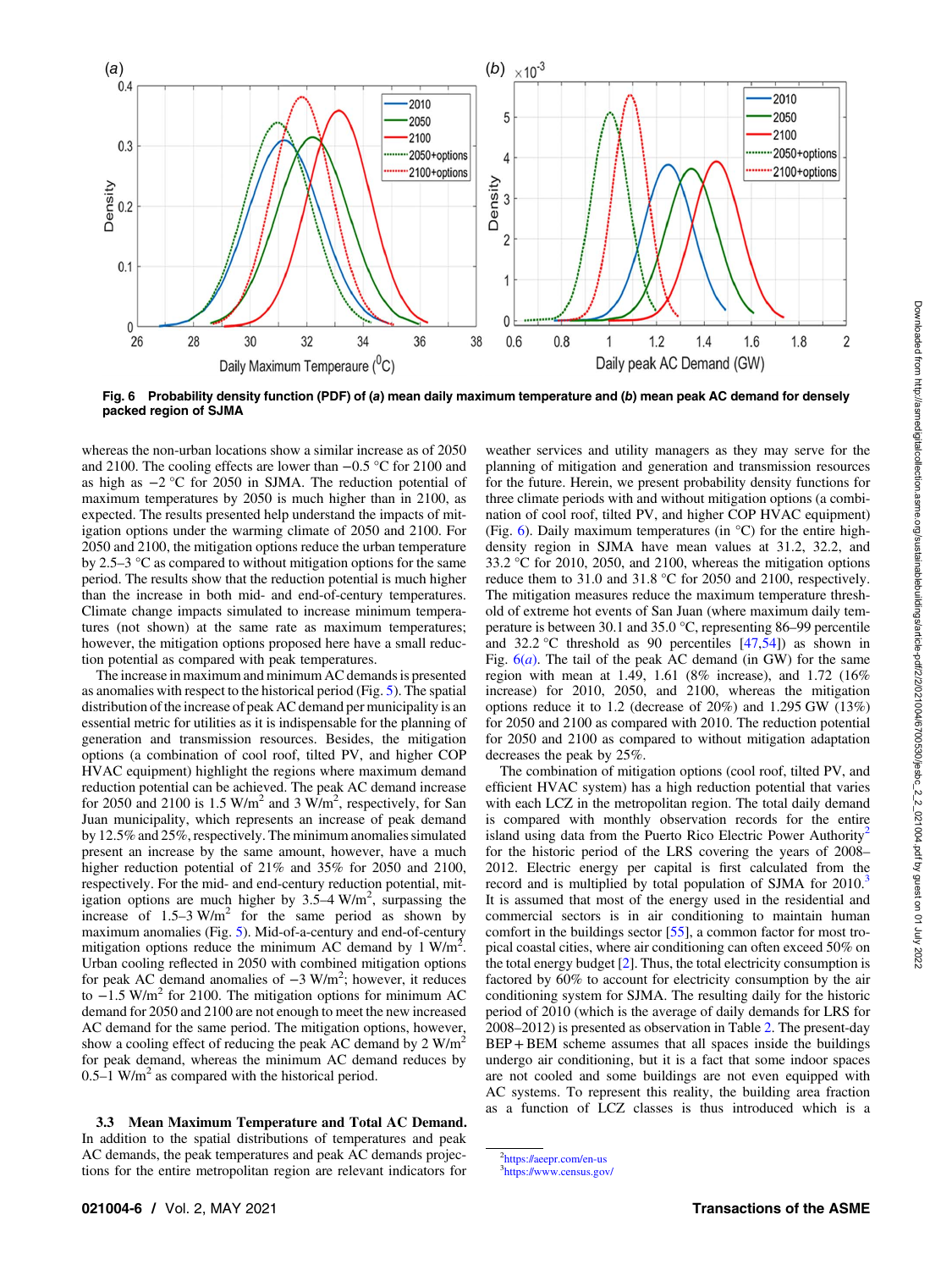product of building area fraction and conditioned fraction. For compact high rise, compact midrise, compact low rise, open low rise, and sparsely built region, the building area fraction is tabulated in Table [3,](#page-7-0) whereas the conditioned fraction of 0.5 for all urban LCZs is used. These products are then used for every grid cells  $(1 \text{ km } \text{ by } 1 \text{ km}^2)$  in SJMA to compute the total electrical AC demands. These methods are consistent with a total conditioned fraction of 50%, close to previous studies for example, 60% for Tokyo [[56\]](#page-9-0) and Madrid [[57\]](#page-9-0) and 65% for Phoenix [[58\]](#page-9-0) and 50– 60% for urban classes of Xu et al. [\[59](#page-9-0)]. The summary of mean daily AC demand for each LCZ for the entire densely packed region of SJMA (Table [2](#page-3-0)) shows the increase of AC demand by 12.3% and 26% for mid-of-century and end-of-century as compared with 2010. The demand increase varies with LCZs. For example, the increase in demand for LCZ39 (sparsely built) for 2100 as compared with 2010 is 32%, whereas, for LCZ31, the increase is 21%. The reduction potential with and without adaptation of mitigation options for 2100 for the same LCZs is 24% and 19%, respectively. The difference in demand and reduction potential with mitigation adaptation can serve as an asset for the utility company and energy providers to delineate areas where high reduction potential occurs. There is a 20% over estimation for daily electric AC demand for simulation as compared with the observed utility record for current climate (2010), as tabulated in Table [2.](#page-3-0) This is mainly due to the assumption of 100% AC ownership at SJMA.

## 4 Conclusions and Future Work

Tropical coastal cities are at higher risks of increasing temperatures due to global warming for the compounded effects of an uncomfortable environment and increases in building energy demands to mitigate warmer and humid conditions. The Caribbean is one of those regions where building energy demands often exceed 50% of the total electricity demand and is projected to increase due to the warming climate. In this study, we project future energy demand changes and the role of mitigation measures to curb the increases in energy demands for vulnerable tropical coastal cities due to climate change. This study presents mid-of-century and end-of-century cooling demand projections along with demand alleviation measures for the case of the San Juan Metropolitan Area of Puerto Rico using a high-resolution configuration of the Weather Research and Forecasting model coupled with BEM. Increases of maximum temperatures are projected to rise by  $1-1.5$  °C and  $2$  °C for mid- and end-of-century, respectively, consequently increasing peak AC demand by 12.5 and 25%, respectively. Mitigation options explored considered a combination of cool roof, higher COP for AC, and use of building-integrated solar PV panels, surpasses both increases in temperature and AC demand. The AC demand reduction potential with mitigation options for 2050 and 2100 decreases peak demand by 13% (1.41 GW) and 1.5% (0.163 GW) from the historical periods (of about 10.815 GW). The demand reduction potential varies with LCZs showing high reduction potential for the sparsely built region (32%) and low for compact, low rise (21%) for a mid-of-century period as compared with the same period without mitigation options. Also, the daily maximum temperatures (in °C) for the high-density region of SJMA have mean at 31.2, 32.2, and 33.2 for 2010, 2050, and 2100, whereas the mitigation options reduce it to 31.0 and 31.8 for 2050 and 2100,

respectively. For 2050 and 2100, the mitigation options reduce the urban temperature by  $2.5-3.0$  °C as compared with without mitigation options. The projection of peak and total cooling demand may be similar for other tropical coastal cities, although the magnitude would be different depending on the size, form, and function of the urban coverage.

We outline some limitations of the study and possible areas for future improvements. The proposed mitigation options reduce peak temperatures and AC demands; however, the increase of AC ownership may also depend on the rise of warmer mean temperatures [[60\]](#page-9-0). BEM outputs take into account 100% AC ownership for each LCZ. Our assumption of 50% AC ownership could be improved with actual data from the local utility. Other limitations like assumptions of historic LCLU for future periods used in BEM could be improved by building different scenarios of LCLU changes and following recommendations from public urban planners. Also, it is reported that the COP of AC systems decreases by 2.5–4.5% with a rise of 4 °C temperature difference between conditioned space and outdoors [\[61](#page-9-0)] which could lower the peak COP 9–10% for Caribbean regions and that the COP depends on the part load of the conditioned space. The uses of BEM for a constant COP are a limitation of BEM, and future work will be focused on modified BEM that accounts for dynamic COP of buildings in order to improve the results. Most of these limitations could be addressed by reliable observation records both for building parameters and AC parameters used in BEM. Also, a strong correlation was observed between minimum temperatures and AC demand [[47\]](#page-8-0). Future works can rely on studying the relationship of AC ownership with mean and minimum temperatures and proposing means to reduce the demands for these conditions. Future studies should may also emphasize impacts on vulnerable populations to warmer urban environments. We hope this study serves as a template and encourages similar studies in other coastal tropical cities to plan mitigation measures for a warming climate.

#### Acknowledgment

The analysis process is conducted at the high-performance computing facilities at City College of New York,<sup>4</sup> and National Center for Atmospheric Research (NCAR), high-performance computing center.<sup>5</sup> The US National Science Foundation provided financial support for this research (Grant No. CBET-1438324; Funder ID: 10.13039/100000001) and CRISP (Grant No. 1832678) as well as the US Agency for International Development (Grant No. AID-517-A-15-00002; Funder ID: 10.13039/100000200).

#### Conflict of Interest

There are no conflicts of interest.

#### Data Availability Statement

The datasets generated and supporting the findings of this article are obtainable from the corresponding author upon reasonable request. Data provided by a third party are listed in Acknowledgment.

<sup>4</sup> <http://cuerg.ccny.cuny.edu/> 5 <https://cunyhpc.csi.cuny.edu/>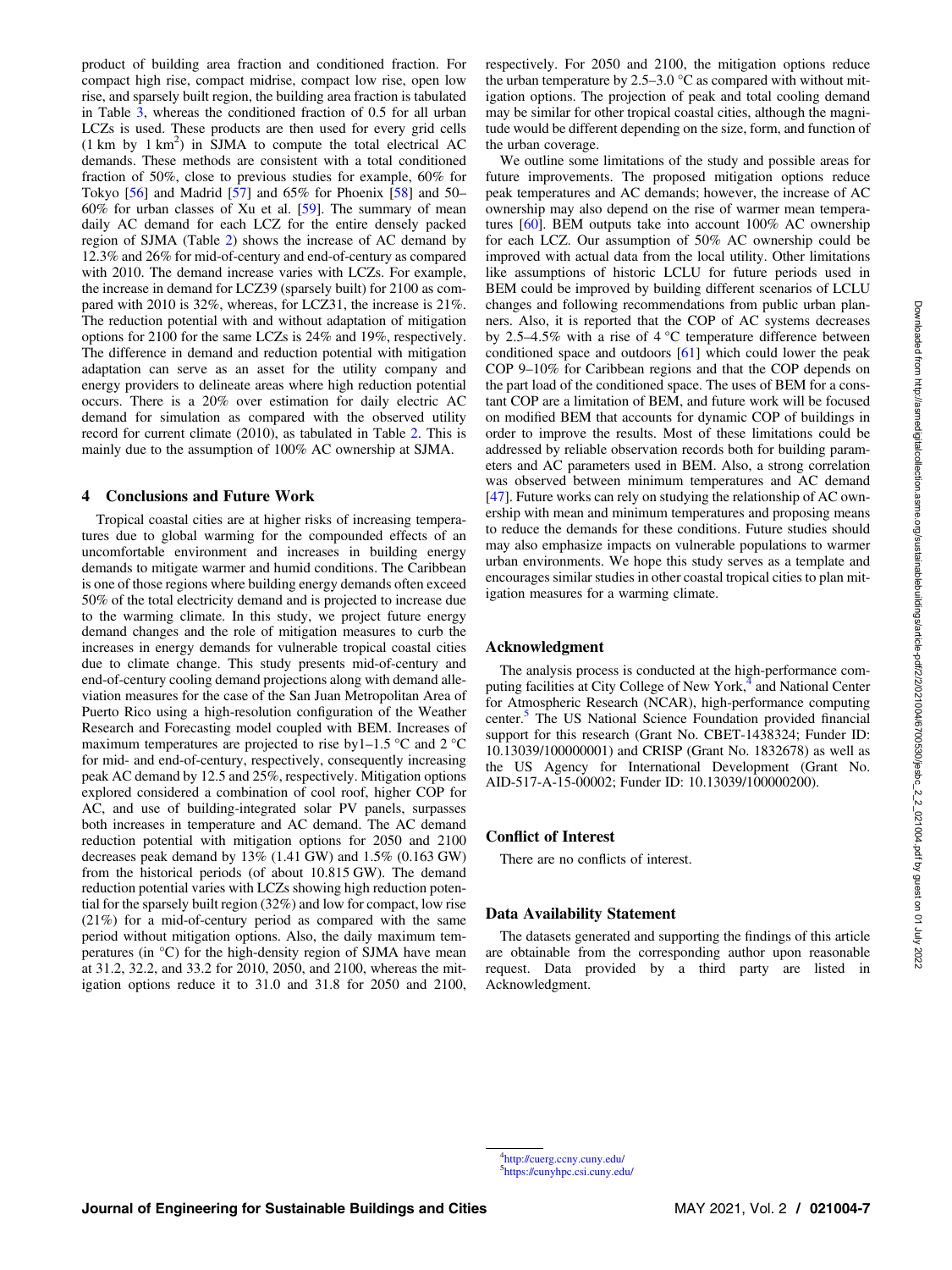<span id="page-7-0"></span>

|                                                           | Input parameters for BEM-building parameters                                                                   |                       |                       |                       |                      |                       |                      |                       |
|-----------------------------------------------------------|----------------------------------------------------------------------------------------------------------------|-----------------------|-----------------------|-----------------------|----------------------|-----------------------|----------------------|-----------------------|
| Parameters                                                | Units                                                                                                          | Compact H rise        | Compact M rise        | Compact L rise        | Open H rise          | Open L rise           | Large L rise         | Sparsely built        |
| Urban fraction                                            | $\%$                                                                                                           | 100                   | 95                    | 90                    | 65                   | 65                    | 85                   | 30                    |
| Roof heat capacity                                        | $J/(m^3 K)$                                                                                                    | $1.95 \times 10^{6}$  | $2.4 \times 10^{6}$   | $2.219 \times 10^{6}$ | $1.95 \times 10^{6}$ | $2.219 \times 10^{6}$ | $2.4 \times 10^{6}$  | $8.916 \times 10^{6}$ |
| Roof thermal conductivity                                 | W/(m K)                                                                                                        | 1.1538                | 0.937                 | 0.649                 | 1.1538               | 0.649                 | 0.937                | 0.1615                |
| Roof albedo                                               | $\%$                                                                                                           | 13 & 70               | 18 & 70               | 15 & 70               | 13 & 70              | 13 & 70               | 18 & 70              | 13 & 70               |
| Roof emissivity                                           | %                                                                                                              | 91                    | 91                    | 91                    | 91                   | 91                    | 91                   | 91                    |
| Roof width                                                | М                                                                                                              | 15                    | 17.5                  | $\mathbf Q$           | 32                   | 105                   | 28.8                 | 10                    |
| Ground heat capacity                                      | $J/(m^3 K)$                                                                                                    | $3.84 \times 10^{6}$  | $4.14 \times 10^{6}$  | $4.425 \times 10^{6}$ | $4.88 \times 10^{6}$ | $5.07 \times 10^{6}$  | $4.20 \times 10^{6}$ | $5.833 \times 10^{6}$ |
| Ground thermal conductivity                               | W/(m K)                                                                                                        | 0.4004                | 0.4004                | 0.4004                | 0.4004               | 0.4004                | 0.4004               | 0.4004                |
| Ground albedo                                             | $\%$                                                                                                           | 15                    | 15                    | 16                    | 17                   | 18                    | 16                   | 19                    |
| Ground emissivity                                         | $\%$                                                                                                           | 95                    | 95                    | 95                    | 95                   | 95                    | 95                   | 95                    |
| Wall heat capacity                                        | $J/(m^3 K)$                                                                                                    | $1.698 \times 10^{6}$ | $4.266 \times 10^{6}$ | $3.945 \times 10^{6}$ | $2.5 \times 10^{6}$  | $3.94 \times 10^{6}$  | $2.4 \times 10^{6}$  | $15.8 \times 10^{6}$  |
| Wall thermal conductivity                                 | W/(m K)                                                                                                        | 1.1538                | 0.937                 | 0.649                 | 1.1538               | 0.649                 | 0.9375               | 0.1615                |
| Wall albedo                                               | $\%$                                                                                                           | 25                    | 20                    | 20                    | 25                   | 25                    | 25                   | 25                    |
| Wall emissivity                                           | $\%$                                                                                                           | 90                    | 90                    | 90                    | 90                   | 90                    | 90                   | 90                    |
| Road width                                                | M                                                                                                              | 15                    | 12.7                  | 5.7                   | 37.5                 | 12.4                  | 32.5                 | 10                    |
| Building height                                           | M                                                                                                              | 25                    | 17.5                  | 6.5                   | 25                   | 6.5                   | 6.5                  | 6.5                   |
| Building area fraction                                    | $\%$                                                                                                           | 50                    | 40                    | 40                    | 20                   | 20                    | 20                   | 16                    |
| Input parameters for BEM AC systems                       |                                                                                                                |                       |                       |                       |                      |                       |                      |                       |
| COP of AC system                                          |                                                                                                                | 3 & 3.5               | 3 & 3.5               | 3 & 3.5               | 3 & 3.5              | 3 & 3.5               | 3 & 3.5              | 3 & 3.5               |
| Target indoor temperature                                 | K                                                                                                              | 297                   | 297                   | 297                   | 297                  | 297                   | 297                  | 298                   |
| Comfort range of indoor temperature                       | K                                                                                                              | $\overline{2}$        | 2                     | 2                     | 2                    | 2                     | $\mathfrak{D}$       | 2                     |
| Target indoor humidity                                    | kg/kg                                                                                                          | 0.01                  | 0.01                  | 0.01                  | 0.01                 | 0.01                  | 0.01                 | 0.01                  |
| Comfort range of indoor humidity                          | kg/kg                                                                                                          | 0.002                 | 0.002                 | 0.002                 | 0.002                | 0.002                 | 0.002                | 0.002                 |
| Occupants per floor                                       | People/ $m^2$                                                                                                  | 0.02                  | 0.01                  | 0.0032                | 0.0032               | 0.001                 | 0.01                 | 0.00043               |
| Initial and end times of AC systems                       | h                                                                                                              | $1 - 24$              | $1 - 24$              | $1 - 24$              | $1 - 24$             | $1 - 24$              | $1 - 24$             | $1 - 24$              |
| Peak heat generated by equipment                          | W/m <sup>2</sup>                                                                                               | 36                    | 30                    | 25                    | 20                   | 15                    | 36                   | 10                    |
| Diurnal profile of heat generated by equipment $(1-24 h)$ | 0.25, 0.25, 0.25, 0.25, 0.25, 0.25, 0.25, 0.5, 1, 1, 1, 1, 1, 1, 1, 1, 1, 1, 0.5, 0.15, 0.25, 0.25, 0.25, 0.25 |                       |                       |                       |                      |                       |                      |                       |

# Table 3 Urban parameters used in urban WRF simulation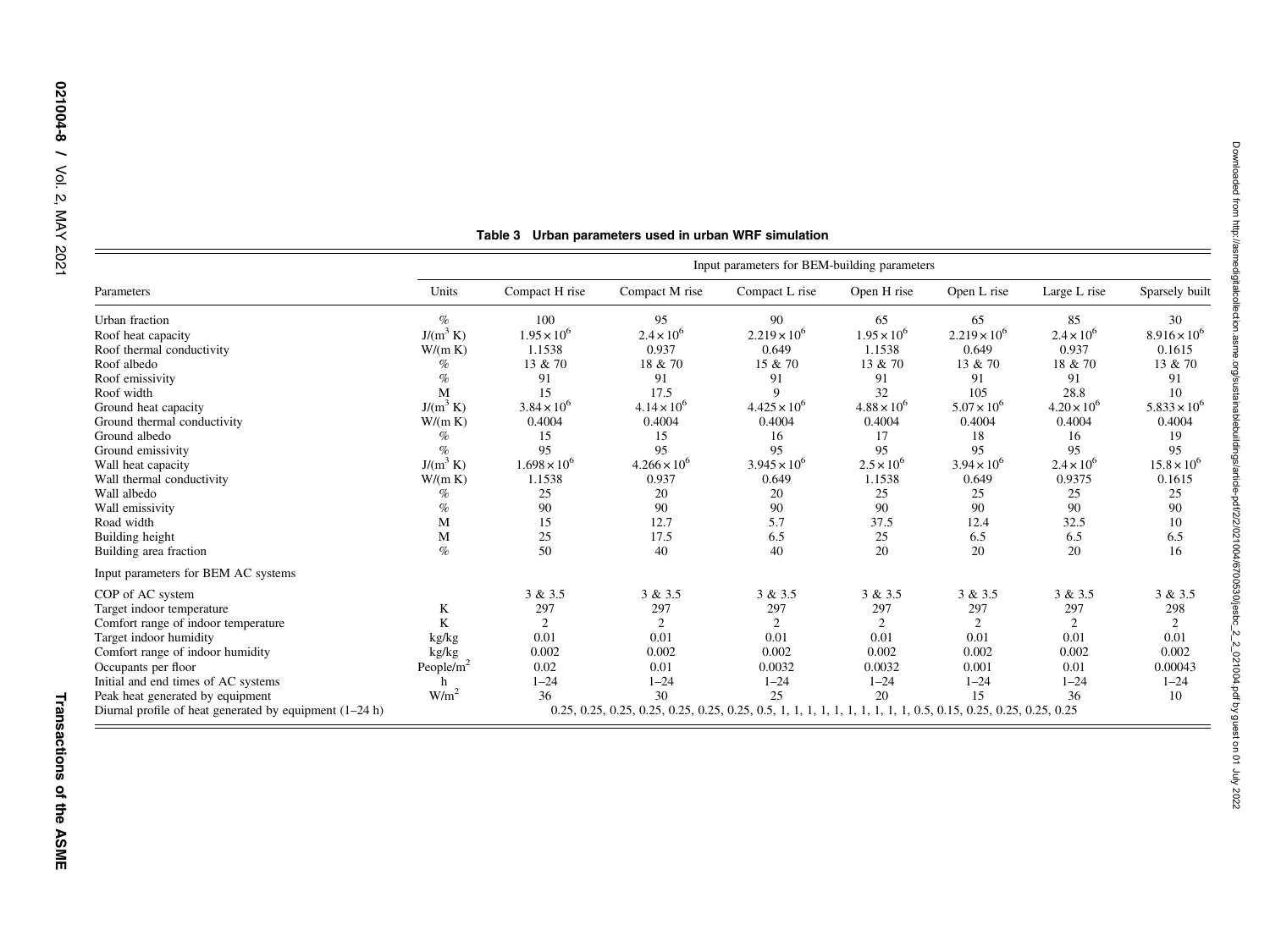### <span id="page-8-0"></span>References

- [1] IEA 2018, The Future of Cooling: Opportunities for Energy-Efficient Air Conditioning (International Energy Agency). [https://webstore.iea.org/the-future](https://webstore.iea.org/the-future-of-cooling)[of-cooling](https://webstore.iea.org/the-future-of-cooling)
- [2] Edwards, E. E., Iyare, O. S., and Moseley, L. L., 2012, "Energy Consumption in Typical Caribbean Office Buildings: A Potential Short-Term Solution to Energy Concerns," [Renew. Energy,](http://dx.doi.org/10.1016/j.renene.2011.07.037) 39(1), pp. 154–161.
- [3] Macpherson, C., and Akpinar-Elci, M., 2013, "Impacts of Climate Change on Caribbean Life," [Am. J. Public Health](http://dx.doi.org/10.2105/AJPH.2012.301095), 103(1), p. e6.
- [4] Glenn, E., Comarazamy, D., González, J. E., and Smith, T., 2015, "Detection of Recent Regional Sea Surface Temperature Warming in the Caribbean and Surrounding Region," [Geophys. Res.-Lett.](http://dx.doi.org/10.1002/2015GL065002), 42(16), pp. 6785–6792.
- [5] Angeles-Malaspina, M., González-Cruz, J. E., and Ramírez-Beltran, N., 2018, "Projections of Heat Waves Events in the Intra-Americas Region Using Multimodel Ensemble," [Adv. Meteorol.](https://dx.doi.org/10.1155/2018/7827984), 2018(1), p. 16.
- [6] Angeles-Malaspina, M., González-Cruz, J. E., and Ramírez-Beltran, N., 2018, "Projections of Heat Waves Events in the Intra-Americas Region Using Multimodel Ensemble," [Adv. Meteorol.](https://dx.doi.org/10.1155/2018/7827984), 133(1), pp. 59–72.
- [7] Ortiz, L., González, J. E., and Lin, W., 2018, "Climate Change Impacts on Peak Building Cooling Energy Demand in a Coastal Megacity," [Environ. Res. Lett.](http://dx.doi.org/10.1088/1748-9326/aad8d0), 13(9), p. 094008.
- [8] Lipson, J. M., Thatcher, M., Hart, A. M., and Pitman, A., 2019, "Climate Change Impact on Energy Demand in Building-Urban-Atmosphere Simulations Through the 21st Century," [Environ. Res. Lett.](http://dx.doi.org/10.1088/1748-9326/ab5aa5), 14(12), 125014.
- [9] United Nations Environment Programme (UNEP), 2003, "Climate Change in Latin America and the Caribbean: Current State and Opportunities," Proceedings of the 14th Meeting of the Forum of Ministers of the Environment of Latin America and the Caribbean, Panama, Nov. 20–25, Vol. 1, pp. 1–27.
- [10] United Nations Environment Programme (UNEP), 2000, Promotion of New and Renewable Sources of Energy, Including the Implementation of the World Solar Programme 1996–2005. Report of the Secretary General-UNEP, 55th Session, Article 97f, pp. 1–7.
- [11] Stoeglehner, G., Niemetz, N., and Kettl, K. H., 2011, "Spatial Dimensions of Sustainable Energy Systems: New Visions for Integrated Spatial and Energy Planning," [Energy Sustain. Soc.](http://dx.doi.org/10.1186/2192-0567-1-2), 1(1), pp. 1–9.
- [12] Taleb, H. M., 2014, "Using Passive Cooling Strategies to Improve Thermal Performance and Reduce Energy Consumption of Residential Buildings in U.A.E. Buildings," [Front. Archit. Res.](http://dx.doi.org/10.1016/j.foar.2014.01.002), 3(2), pp. 154–165.
- [13] Lucero-álvarez, J., Rodríguez-Muñoz, N. A., and Martín-Domínguez, I. R., 2016, The Effects of Roof and Wall Insulation on the Energy Costs of Low Income Housing in Mexico," [Sustainability,](http://dx.doi.org/10.3390/su8070590) 8(7), pp. 1–19.
- [14] Liddament, M. W., and Orme, M., 1988, "Energy and Ventilation," [Appl. Therm.](http://dx.doi.org/10.1016/S1359-4311(98)00040-4) [Eng.](http://dx.doi.org/10.1016/S1359-4311(98)00040-4), 18(11), pp. 1101–1109.
- [15] Hoyt, T., Arens, E., and Zhang, H., 2014, "Extending Air Temperature Setpoints: Simulated Energy Savings and Design Considerations for New and Retrofit Buildings," [Build. Environ.,](https://dx.doi.org/10.1016/j.buildenv.2014.09.010) 88, pp. 89–96.
- [16] Rosenfeld, A. H., Akbari, H., Bretz, S., Fishman, B. L., Kurn, D. M., Sailor, D., and Taha, H., 1995, "Mitigation of Urban Heat Islands: Materials, Utility Programs, Updates," [Energy Build.,](http://dx.doi.org/10.1016/0378-7788(95)00927-P) 22(3), pp. 255–265.
- [17] Reyna, J., and Chester, M., 2017, "Energy Efficiency to Reduce Residential Electricity and Natural Gas Use Under Climate Change," [Nat. Commun.](https://dx.doi.org/10.1038/ncomms14916), 8(1), pp. 1–12.
- [18] Wang, N., Phelan, P. E., Gonzalez, J., Harris, C., Henze, G. P., Hutchinson, R., Langevin, J., Lazarus, M. A., Nelson, B., Pyke, C., Roth, K., Rouse, D., Sawyer, K., and Selkowitz, S., 2017, "Ten Questions Concerning Future Buildings Beyond Zero Energy and Carbon Neutrality," [Build. Environ.](https://dx.doi.org/10.1016/j.buildenv.2017.04.006), 119, pp. 169–182.
- [19] Salamanca, F., Georgescu, M., Mahalov, A., Moustaoui, M., and Martilli, A., 2016, "Citywide Impacts of Cool Roof and Rooftop Solar Photovoltaic Deployment on Near-Surface Air Temperature and Cooling Energy Demand," [Boundary Layer Meteorol.](http://dx.doi.org/10.1007/s10546-016-0160-y), 161(1), pp. 203–221.
- [20] Roman, K. K., O'Brien, T., Alvey, J. B., and Woo, O. J., 2016, "Simulating the Effects of Cool Roof and PCM (Phase Change Materials) Based Roof to Mitigate UHI (Urban Heat Island) in Prominent US Cities," [Energy](https://dx.doi.org/10.1016/j.energy.2015.11.082), 96, pp. 103–117.
- [21] Ortiz, L. E., Gonzalez, J. E., Gutierrez, E., and Arend, M., 2016, "Forecasting Building Energy Demands With a Coupled Weather-Building Energy Model in a Dense Urban Environment," [ASME J. Sol. Energy Eng.,](http://dx.doi.org/10.1115/1.4034909) 139(1), p. 011002.
- [22] Cotana, F., Rossi, F., Filipponi, M., Coccia, V., Pisello, A. L., Bonamente, E., Petrozzi, A., and Cavalaglio, G., 2014, "Albedo Control as an Effective Strategy to Tackle Global Warming: A Case Study," [Appl. Energy](https://dx.doi.org/10.1016/j.apenergy.2014.02.065), 130, pp. 641–647.
- [23] Oleson, K. W., Bonan, G. B., and Feddema, J., 2010, "Effects of White Roofs on Urban Temperature in a Global Climate Model," [Geophys. Res. Lett.](http://dx.doi.org/10.1029/2009GL042194), 37(3), p. L03701.
- [24] Akbari, H., Pomerantz, M., and Taha, H., 2001, "Cool Surfaces and Shade Trees to Reduce Energy Use and Improve Air Quality in Urban Areas," [Sol. Energy](http://dx.doi.org/10.1016/S0038-092X(00)00089-X), 70(3), pp. 295–310.
- [25] Masson, V., Bonhomme, M., Salagnac, J.-L., Briottet, X., and Lemonsu, A., 2014, "Solar Panels Reduce Both Global Warming and Urban Heat Island," [Front. Environ. Sci.](https://dx.doi.org/10.3389/fenvs.2014.00014), 2, pp. 14.
- [26] Pokhrel, R., Walker, A., and González, J. E., 2020, "A New Methodology to Assess Building Integrated Roof top PV Installations at City Scales: The Tropical Coastal City Case," [ASME J. Eng. Sustain. Build. Cities,](https://dx.doi.org/10.1115/1.4045347) 1(1), p. 011004.
- [27] Scherba, A., 2011, "Modeling the Impact of Roof Reflectivity, Integrated Photovoltaic Panels and Green Roof Systems on the Summertime Heat Island," Dissertations and Theses. Paper 246. [https://pdxscholar.library.pdx.edu/open\\_](https://pdxscholar.library.pdx.edu/open_access_etds/246) [access\\_etds/246](https://pdxscholar.library.pdx.edu/open_access_etds/246)
- [28] Pokhrel, R., Ramirez-Beltran, N., and González, J., 2019a, "On the Assessment of Alternatives for Building Cooling Load Reductions for a Tropical Coastal City," [Energy Build.,](http://dx.doi.org/10.1016/j.enbuild.2018.10.023) 182, pp. 131–143.
- [29] PREPA, 2019, "Integrated Resource Plan," IRP, [https://energia.pr.gov/en/](https://energia.pr.gov/en/integrated-resource-plan/) [integrated-resource-plan/](https://energia.pr.gov/en/integrated-resource-plan/)
- [30] Beccali, M., Cellura, M., Lo Brano, V., and Marvuglia, A., 2004, "Forecasting Daily Urban Electric Load Profiles Using Artificial Neural Networks," [Energy](http://dx.doi.org/10.1016/j.enconman.2004.01.006) [Convers. Manag.](http://dx.doi.org/10.1016/j.enconman.2004.01.006), 45(18–19), pp. 2879–2900.
- [31] Howard, B., Parshall, L., Thompson, J., Hammer, S., Dickinson, J., and Modi, V., 2012, "Spatial Distribution of Urban Building Energy Consumption by End Use," [Energy Build.,](https://dx.doi.org/10.1016/j.enbuild.2011.10.061) 45, pp. 141–151.
- [32] Ahmed, K., Ortiz, L. E., and González, J. E., 2017, "On the Spatio-Temporal End-User Energy Demands of a Dense Urban Environment," [ASME J. Sol.](http://dx.doi.org/10.1115/1.4036545) [Energy Eng.](http://dx.doi.org/10.1115/1.4036545), 139(4), p. 041005.
- [33] Olivo, Y., Hamidi, A., and Ramamurthy, P., 2017, "Spatiotemporal Variability in Building Energy Use in New York City," [Energy](https://dx.doi.org/10.1016/j.energy.2017.11.066), 141, pp. 1393– 1401.
- [34] Vahmani, P., Sun, F., Hall, A., and Ban-Weiss, G., 2016, "Investigating the Climate Impacts of Urbanization and the Potential for Cool Roofs to Counter Future Climate Change in Southern California," [Environ. Res. Lett.,](http://dx.doi.org/10.1088/1748-9326/11/12/124027) 11(12), p. 124027.
- [35] Tewari, M., Salamanca, F., Martilli, A., Treinish, L., and Mahalov, A., 2017, "Impacts of Projected Urban Expansion and Global Warming on Cooling Energy Demand Over a Semiarid Region," [Atmos. Sci. Lett.](http://dx.doi.org/10.1002/asl.784), 18(11), pp. 419–426.
- [36] Skamarock, W. C., Klemp, J. B., Dudhia, J., Gill, D. O., Barker, D. M., Duda, M. G., Huang, X.-Y., Wang, W., and Powers, J. G., 2008, "A Description of the Advanced Research WRF Version 3," University Corporation for Atmospheric Research, Report No. NCAR/TN-475+STR.
- [37] Brúyere, C., Monaghan, A., Steinhoff, D., and Yates, D., 2015, Bias-Corrected CMIP5 CESM Data in WRF/MPAS Intermediate File Format (UCAR/NCAR) NCAR Technical Note NCAR/TN-515+STR.
- [38] Bruyère, C. L., Done, J. M., Holland, G. J., and Fredrick, S., 2014, "Bias Corrections of Global Models for Regional Climate Simulations of High-Impact Weather," [Clim. Dyn.,](http://dx.doi.org/10.1007/s00382-013-2011-6) 43(7–8), pp. 1847–1856.
- [39] Ching, J., Brown, M., Burian, S., Chen, F., Cionco, R., Hanna, A., Hultgren, T., McPherson, T., Sailor, D., Taha, H., and Williams, D., 2009, "National Urban Database and Access Portal Tool," [Bull. Am. Meteorol. Soc.,](http://dx.doi.org/10.1175/2009BAMS2675.1) 90(8), pp. 1157–1168.
- [40] Stewart, I. D., and Oke, T. R., 2012, "Supplement Datasheets for Local Climate Zones," [Bull. Am. Meteorol. Soc.,](https://dx.doi.org/10.1175/BAMS-D-11-00019.2) 92, pp. 108–125.
- [41] Tewari, M., Chen, F., Wang, W., Dudhiav, J., LeMone, M., Mitchell, K., Ek, M., Gayno, G., Wegiel, J., and Cuenca, R., 2004, "Implementation and Verification of the Unified NOAH Land Surface Model in the WRF Model," 20th Conference on Weather Analysis and Forecasting/16th Conference on Numerical Weather Prediction, Seattle, WA, Jan. 10–15, pp. 11–15.
- [42] Kain, J. S., 2004, "The Kain–Fritsch Convective Parameterization: An Update," [J. Appl. Meteorol.,](http://dx.doi.org/10.1175/1520-0450(2004)043%3C0170:TKCPAU%3E2.0.CO;2) 43(1), pp. 170–181.
- [43] Hong, S., and Lim, J., 2006, "The WRF Single-Moment 6-Class Microphysics Scheme (WSM6)," J. Korean Meteorol. Soc., 42(2), pp. 129– 151.
- [44] Martilli, A., Clappier, A., and Rotach, M. W., 2002, "An Urban Surface Exchange Parameterisation for Mesoscale Models," [Boundary-Layer Meteorol.](http://dx.doi.org/10.1023/A:1016099921195), 104(2), pp. 261–304.
- [45] Salamanca, F., and Martilli, A., 2010, "A New Building Energy Model Coupled With an Urban Canopy Parameterization for Urban Climate Simulations-Part II. Validation With One Dimension Off-Line Simulations," [Theor. Appl.](http://dx.doi.org/10.1007/s00704-009-0143-8) [Climatol.](http://dx.doi.org/10.1007/s00704-009-0143-8), 99(3–4), pp. 345–356.
- [46] Dudhia, J., 1989, "numerical Study of Convection Observed During the Winter Monsoon Experiment Using a Mesoscale Two-Dimensional Model," [J. Atmos.](http://dx.doi.org/10.1175/1520-0469(1989)046%3C3077:NSOCOD%3E2.0.CO;2) [Sci.,](http://dx.doi.org/10.1175/1520-0469(1989)046%3C3077:NSOCOD%3E2.0.CO;2) 46(20), pp. 3077–3107.
- [47] Mlawer, E. J., Taubman, S. J., Brown, P. D., Iacono, M. J., and Clough, S. A., 1997, "Radiative Transfer for Inhomogeneous Atmospheres: RRTM, a Validated Correlated-k Model for the Longwave," [J. Geophys. Res. Atmos.](http://dx.doi.org/10.1029/97JD00237), 102(D14), pp. 16663–16682.
- [48] Janjic, Z. I., 2002, "Nonsingular Implementation of the Mellor-Yamada Level 2. 5 Scheme in the NCEP Meso Model," [National Centers for Environmental](https://citeseerx.ist.psu.edu/viewdoc/download?doi=10.1.1.459.5434&rep=rep1&type=pdf) [Prediction,](https://citeseerx.ist.psu.edu/viewdoc/download?doi=10.1.1.459.5434&rep=rep1&type=pdf) p. 61.
- [49] Pokhrel, R., Ortiz, L. E., Ramírez-Beltran, N. D., and González, J. E., 2019b, "On the Climate Variability and Energy Demands for Indoor Human Comfort Levels in a Tropical-Coastal Urban Environment," [ASME J. Sol. Energy Eng.,](http://dx.doi.org/10.1115/1.4041401) 141(3), p. 031002.
- [50] van Vuuren, D. P., Edmonds, J., Kainuma, M., Riahi, K., Thomson, A., Hibbard, K., Hurtt, G. C., Kram, T., Krey, V., Lamarque, J.-F., Masui, T., Meinshausen, M., Nakicenovic, N., Smith, S. J., and Rose, S. K., 2011, "The Representative Concentration Pathways: An Overview," [Clim. Change](http://dx.doi.org/10.1007/s10584-011-0148-z),  $109(1-2)$ , pp. 5-31.
- [51] ASHRAE, 1999, "HVAC Application Handbook," [Handbook.](https://www.academia.edu/11207373/Ashrae_1999_HVAC_Applications_Handbook)
- [52] Gutiérrez, E., González, J. E., Bornstein, R., Arend, M., and Martilli, A., 2013, "A New Modeling Approach to Forecast Building Energy Demands During Extreme Heat Events in Complex Cities," [ASME J. Sol. Energy Eng.](http://dx.doi.org/10.1115/1.4025510), 135(4). p. 040906.
- [53] Stewart, I. D., Oke, T. R., and Krayenhoff, E. S., 2014, "Evaluation of the 'Local Climate Zone' Scheme Using Temperature Observations and Model Simulations," [Int. J. Climatol.](http://dx.doi.org/10.1002/joc.3746), 34(4), pp. 1062–1080.
- [54] Méndez-Lázaro, P., Martínez-Sánchez, O., Méndez-Tejeda, R., Rodríguez, E., and Morales, E., 2015, "Extreme Heat Events in San Juan Puerto Rico: